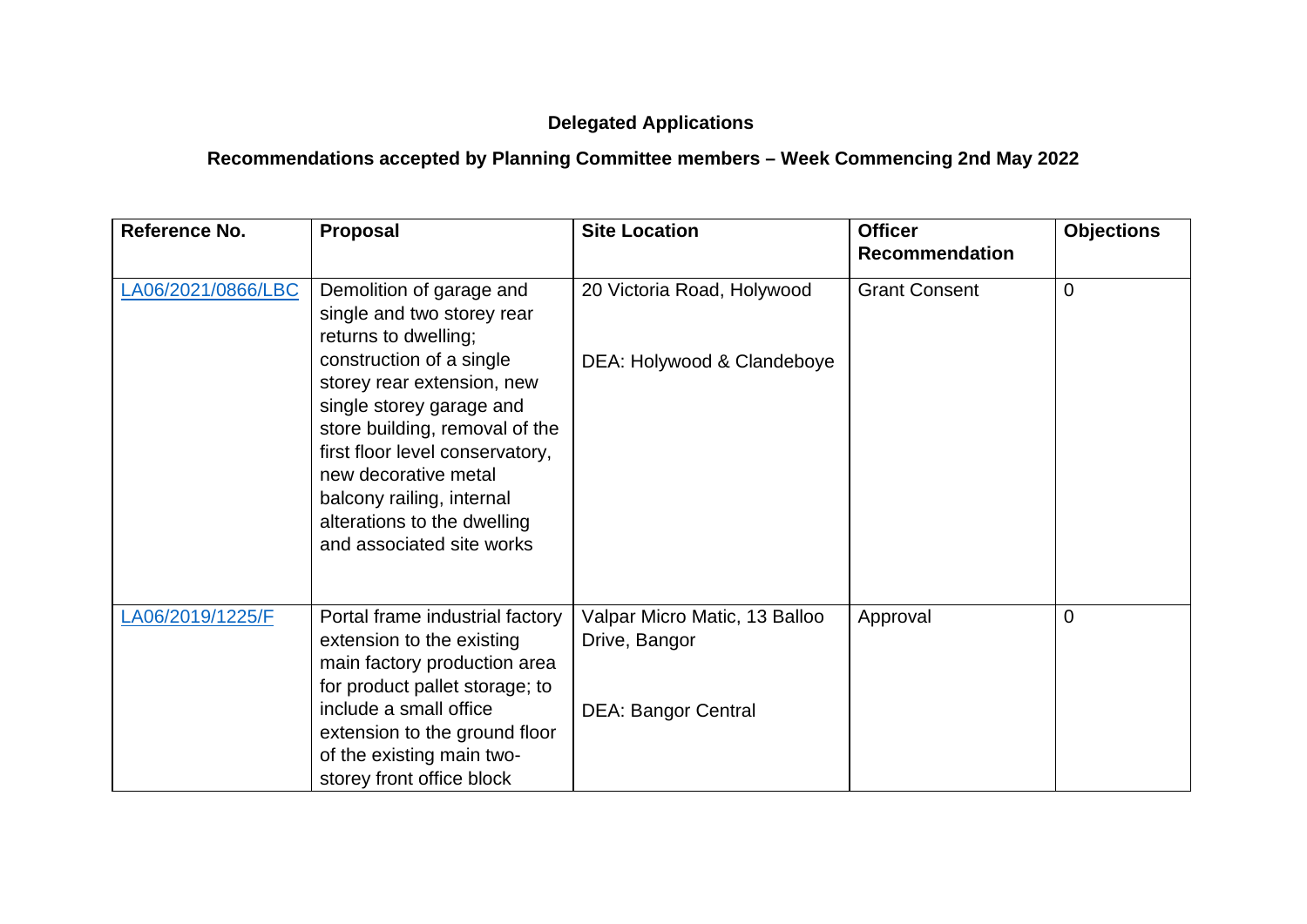|                  | accommodation; factory<br>extension to have insulated<br>sectional roller shutter door<br>access to internal loading<br>bay facility with dock leveller,<br>including associated concrete<br>ramp and retaining walls<br>down to internal loading bay<br>and general site works |                                                                                         |          |                             |
|------------------|---------------------------------------------------------------------------------------------------------------------------------------------------------------------------------------------------------------------------------------------------------------------------------|-----------------------------------------------------------------------------------------|----------|-----------------------------|
| LA06/2021/0050/F | Demolition of existing<br>outbuilding and erection of<br>1.5 storey detached dwelling<br>with vehicular access off<br>existing laneway between 15<br>and 17 New Road                                                                                                            | Lands to the rear of 30 Warren<br>Road, Donaghadee<br>DEA: Bangor East and<br>Donagadee | Approval | $5$ (from $3$<br>addresses) |
| LA06/2021/1087/F | Replacement dwelling,<br>garage and associated site<br>works                                                                                                                                                                                                                    | 125 Downshire Road,<br>Holywood<br>DEA: Holywood & Clandeboye                           | Approval | $\mathbf 0$                 |
| LA06/2021/1175/A | 3 aluminium and canvas<br>fascia signs                                                                                                                                                                                                                                          | Curry's PC World, Unit 1,<br>Clandeboye Retail Park,<br>Bangor                          | Consent  | $\overline{0}$              |